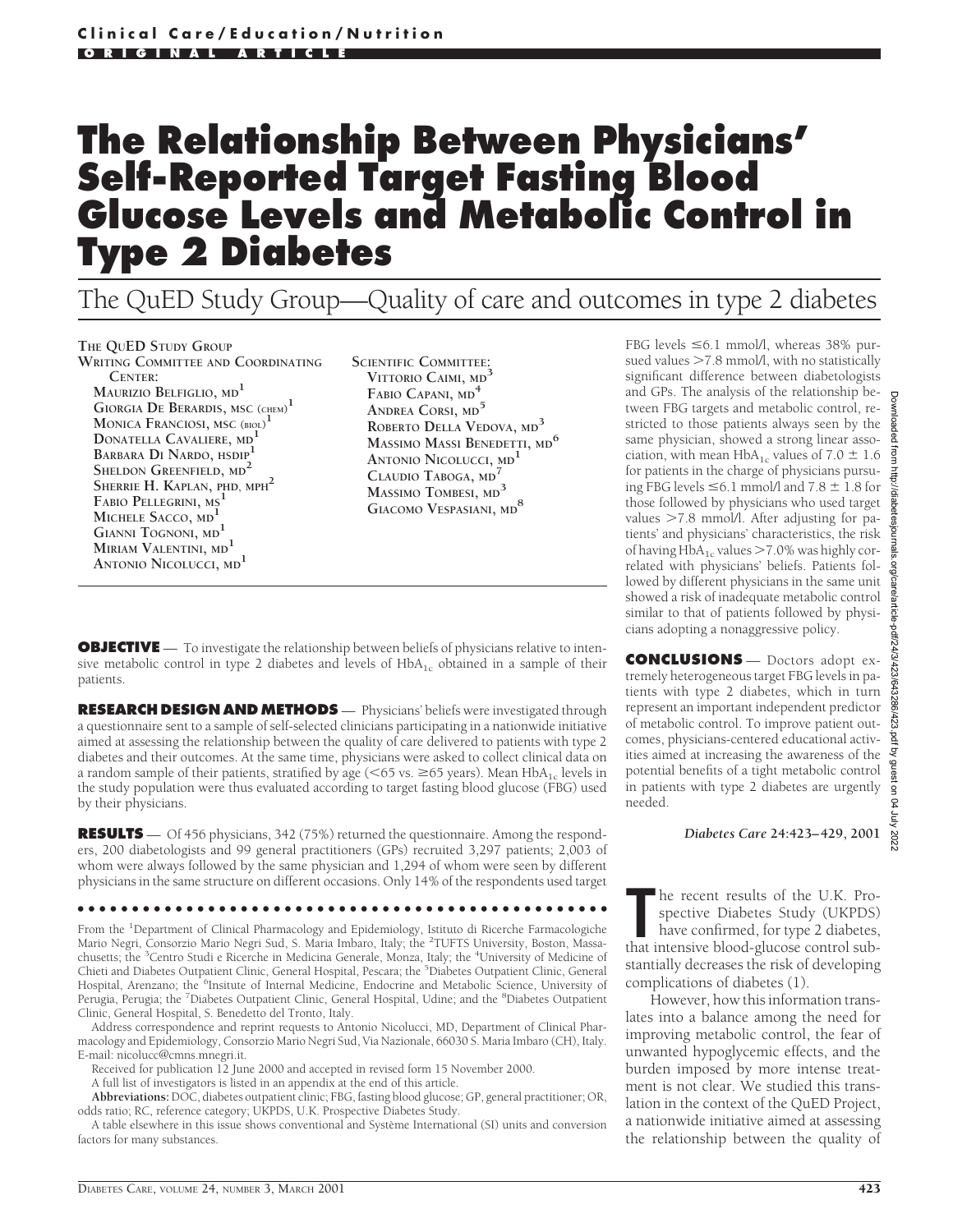

Figure 1—*Target FBG values adopted by physicians practicing in DOCs in which patients may be seen by different physicians on different occasions.*

care delivered to patients with type 2 diabetes and their outcomes in terms of clinical end points, quality of life, and utilization of resources (2). As an integral part of this project, we conducted a survey to investigate the relationship between target fasting blood glucose (FBG) levels adopted by Italian physicians and the level of metabolic control obtained in patients with type 2 diabetes in their charge.

#### **RESEARCH DESIGN AND METHODS**

### Questionnaire

The physicians' survey was conducted between March and August 1998 through a questionnaire that included the following question: "For the average type 2 diabetic, what do *you* use as the target fasting blood glucose level for *your* patient?" We did not define the "average patient," because physicians' opinions are influenced by the reality of the patients they see in their practice and can therefore vary according to patient-case mix. This hypothesis could be tested by the concomitant complementary collection of data on real, not average, patients. Furthermore, an earlier study suggests that physicians' beliefs, based on their practice rather than their knowledge, as measured with simulated cases, predict FBG values (3).

We also measured sociodemographic characteristics of the physicians (age, sex, and specialty).

### Sampling of physicians

The questionnaire was sent by mail to all physicians participating in the QuED Project, a sample of 310 diabetologists practicing in 165 outpatient diabetes clinics, and 146 general practitioners (GPs). Physicians in all Italian regions were identified and selected according to their willingness to participate in the project. Two additional follow-up mailings were sent to initial nonrespondents.

## Sampling of patients

All patients with type 2 diabetes were considered eligible for this project, irrespective of age, duration of diabetes, and treatment. In diabetes clinics, patients were sampled by using random lists, stratified by patient age ( $<$  65 or  $\geq$  65 years). Each center was asked to recruit at least 30 patients, whereas GPs only enrolled those patients for whom they were primarily responsible for diabetes care.

All data concerning general medical history and specific diabetes history were collected by the patients' physicians by using study forms specifically developed by the scientific committee.

For all clinical variables, the last value in the previous 12 months was requested. Episodes of hypoglycemia requiring medical attention during the previous year were also investigated. Because normal ranges for HbA<sub>1c</sub> varied in the different centers, the percentage change with respect to the upper normal value (actual value/upper normal limit) was estimated and multiplied by 6.2. This allowed us to standardize  $HbA_{1c}$  values with respect to a normal value of 6.2, thus making possible a direct comparison with the results obtained in the UKPDS trial.

## Setting

All Italian citizens are covered by government health insurance and are registered with a GP. On average, 1,000 (500– 1,500) patients are registered with each GP; 15–45 of patients registered with each GP are expected to have diabetes. Primary care for diabetes is provided by GPs and diabetes outpatient clinics (DOCs). DOCs are usually staffed by dia-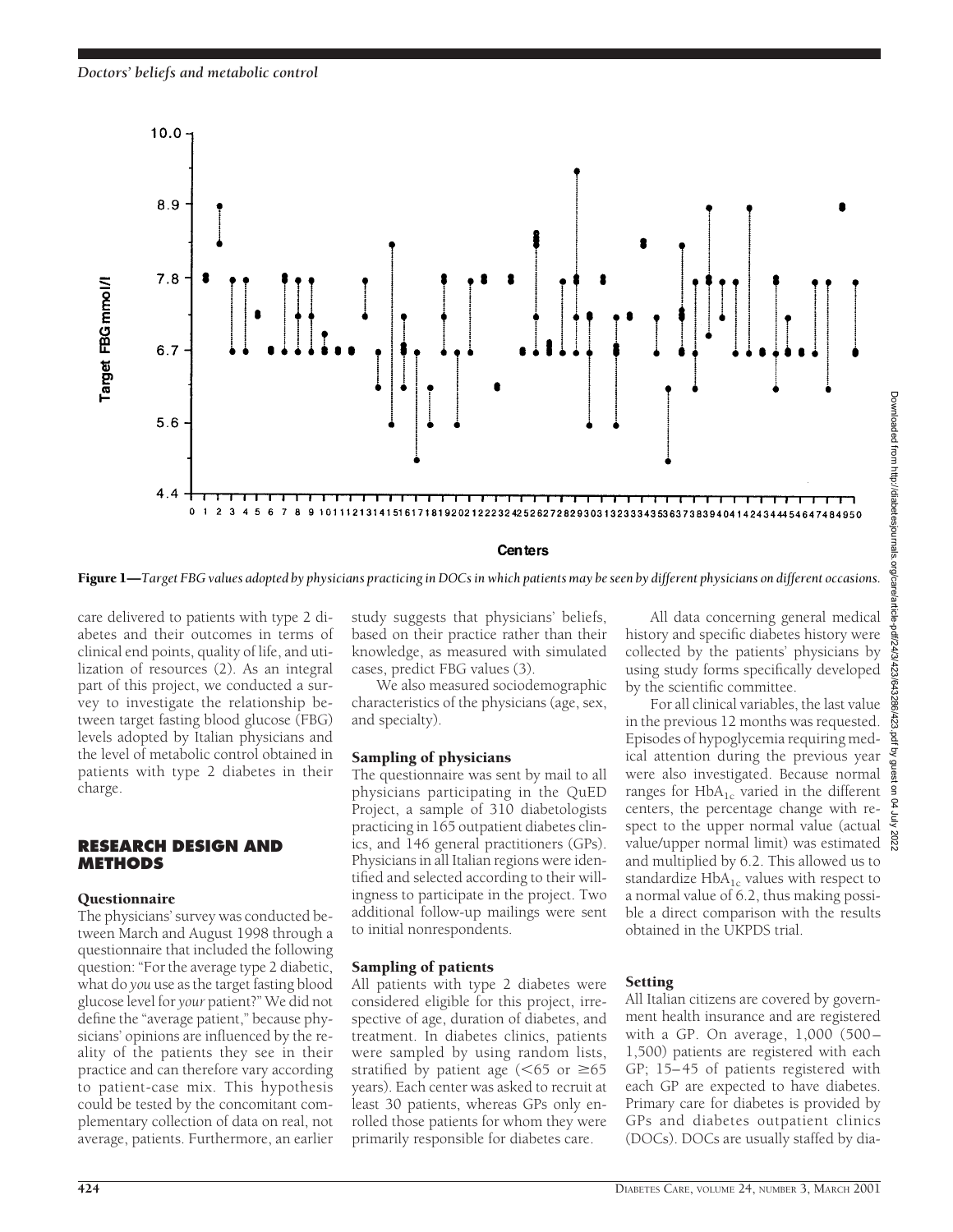## **Table 1—***Patient characteristics according to the target FBG values pursued by the physician*

| Patient characteristics                         | Target FBG levels |                     |                 |               |          |
|-------------------------------------------------|-------------------|---------------------|-----------------|---------------|----------|
|                                                 | $\leq 6.1$ mmol/l | $6.11 - 6.7$ mmol/l | 6.71-7.8 mmol/l | $>7.8$ mmol/l | $P^\ast$ |
| <b>Sex</b>                                      |                   |                     |                 |               | 0.3      |
| Male                                            | 161(57)           | 325 (56)            | 480 (53)        | 115(51)       |          |
| Female                                          | 121(43)           | 251(44)             | 421 (47)        | 112 (49)      |          |
| Age (years)                                     | $63 \pm 12$       | $63 \pm 10$         | $63 \pm 10$     | $64 \pm 11$   | 0.08     |
| Duration of diabetes (years)                    |                   |                     |                 |               | 0.03     |
| $<$ 5                                           | 90(32)            | 165(29)             | 236 (27)        | 55(25)        |          |
| $5 - 10$                                        | 85(31)            | 173(31)             | 257(29)         | 53(24)        |          |
| >10                                             | 104(37)           | 228 (40)            | 393 (44)        | 116(51)       |          |
| BMI (men)                                       |                   |                     |                 |               | 0.3      |
| $<$ 25                                          | 38 (24)           | 88 (28)             | 114(24)         | 34(30)        |          |
| $25 - 27$                                       | 26(16)            | 68 (22)             | 104(22)         | 28(24)        |          |
| >27                                             | 94 (60)           | 156 (50)            | 253(54)         | 53 (46)       |          |
| BMI (women)                                     |                   |                     |                 |               | 0.6      |
| $<$ 24                                          | 17(14)            | 44(18)              | 75(18)          | 24(22)        |          |
| $24 - 26$                                       | 18(15)            | 40(17)              | 71(17)          | 13(12)        |          |
| $>26$                                           | 83 (71)           | 158(65)             | 268(65)         | 70 (66)       |          |
| Treatment                                       |                   |                     |                 |               | 0.003    |
| Diet only                                       | 46(17)            | 91(16)              | 132(15)         | 49 (22)       |          |
| Oral agents                                     | 188 (68)          | 351 (63)            | 573 (61)        | 124(56)       |          |
| Insulin only                                    | 28(10)            | 74(13)              | 117(13)         | 22(10)        |          |
| Insulin plus oral agents                        | 12(5)             | 41(8)               | 95(11)          | 26(12)        |          |
| Blood pressure (mmHg)                           |                   |                     |                 |               |          |
| Systolic                                        | $146 \pm 18$      | $143 \pm 19$        | $143 \pm 18$    | $144 \pm 19$  | 0.2      |
| Diastolic                                       | $83 \pm 9$        | $82 \pm 8$          | $83 \pm 8$      | $83 \pm 9$    | 0.1      |
| $HbA_{1c}$ (%)                                  | $7.0 \pm 1.6$     | $7.3 \pm 1.5$       | $7.5 \pm 1.6$   | $7.8 \pm 1.8$ | 0.0001   |
| Patients/year with severe hypoglycemic episodes | 17(6.6)           | 16(3.1)             | 30(3.5)         | 4(1.9)        | 0.03     |
| Total cholesterol (mmol/l)                      | $5.5 \pm 1.0$     | $5.6 \pm 1.2$       | $5.6 \pm 1.1$   | $5.6 \pm 1.1$ | 0.7      |
| Triglycerides (mg/dl)                           | $166 \pm 91$      | $163 \pm 111$       | $165 \pm 90$    | $162 \pm 86$  | 1.0      |
| No. of diabetes complications                   |                   |                     |                 |               | 0.2      |
| $\mathcal{O}$                                   | 213 (76)          | 396 (69)            | 639 (71)        | 151(67)       |          |
| $\mathbf{1}$                                    | 51(18)            | 134(23)             | 177 (20)        | 51(22)        |          |
| $\geq$ 2                                        | 18(6)             | 46(8)               | 85(9)           | 25(11)        |          |
| No. of comorbid conditions                      |                   |                     |                 |               | 0.001    |
| $\mathcal{O}$                                   | 54 (19)           | 161(28)             | 246 (27)        | 49 (22)       |          |
| 1                                               | 106 (38)          | 208(36)             | 311 (34)        | 68 (30)       |          |
| $\overline{2}$                                  | 73(26)            | 120(21)             | 231(26)         | 58 (25)       |          |
| $\geq$ 3                                        | 49 (17)           | 87(15)              | 113(13)         | 52 (23)       |          |

Data are *n* (%) or means  $\pm$  SD. \* $\chi^2$  for categorical variables and one-way analysis of variance for continuous measures.

betologists, internists, and/or endocrinologists; other specialists (ophthalmologists, cardiologists, etc.) may also practice parttime in the clinic. In some DOCs, patients are always cared for by the same diabetologist/internist, whereas in other centers, patients can be seen by different physicians on different occasions. Patients can choose between the two health-care systems according to their preferences or can be referred to DOCs by their GPs.

## Statistical analysis

Patient characteristics and physician responses were compared using  $\chi^2$  statistics for categorical variables and one-way analysis of variance for continuous variables. The relationship between physicians' goals and metabolic control was restricted to those patients always seen by the same physician and was estimated using the Spearman' rank correlation. The linearity of the increase in the percentage of patients with  $HbA_{1c}$  levels  $>7.0\%$ across the four physicians' target categories was tested by the Mantel-Haenszel  $\chi^2$ for trend. To control simultaneously for the possible confounding effect of the different variables, the risk of having  $HbA_{1c}$  values  $>7.0\%$  was estimated by a multiple logistic regression analysis with backward variable selection (4). The association between physician and patient characteristics and outcome was expressed in terms of odds ratios (ORs), along with 95% CIs. Covariates considered for the analysis included the following: physician age  $\leq 40$  (reference category [RC]),  $41-45$ ,  $46-50$ , or  $>50$ years; physician sex (male [RC] versus female); physician specialty (diabetologist [RC], internist, endocrinologist, other); health-care setting (diabetes clinic versus general practice); target FBG value  $\leq 6.1$  $(RC), 6.11-6.7, 6.71-7.8, or >7.8$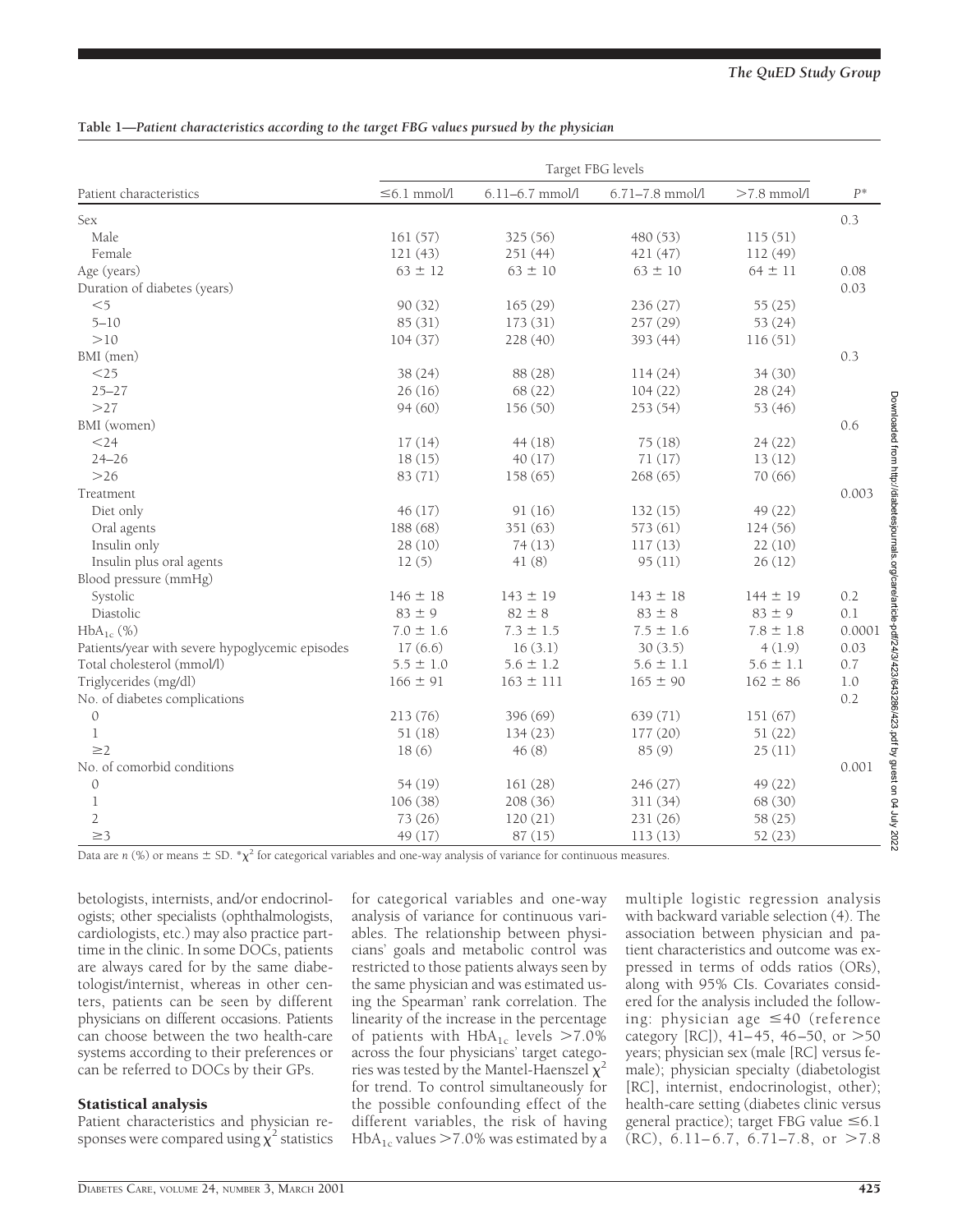

**Figure 2—***HbA<sub>1c</sub>* **mean values (** $\pm$  **SD) in the study population according to FBG values pursued** *by participating physicians.*

mmol/l); patient age  $\leq$  55 (RC), 56–64, 65–74,  $\ge$ 75 years; patient sex (male [RC] versus female); duration of diabetes  $(<5,$ 5–10,  $>10$  years [RC]); diabetes treatment (diet only [RC], oral agents, insulin only, insulin plus oral agents); number of diabetes complications (none [RC], one, two, or more than two); and comorbidity (no comorbid condition [RC], one, two, three, or  $>$  three comorbid conditions).

To estimate the fraction of the total number of patients with  $HbA_{1c}$  levels  $>7.0\%$  that would have been avoided if all physicians had adopted an aggressive policy (i.e., target  $FBG \leq 6.1$  mmol/l), we also estimated the adjusted individual and summary attributable risks from the logistic regression (5).

**RESULTS** — Of the 456 physicians who received the questionnaire, 342 (75%) responded (221 physicians from DOCs and 121 GPs). The response rate was 83% for GPs and 71% for physicians from DOCs.

Of the respondent physicians, 69% were men; the median age was 45 years (range 25–70). In diabetes clinics, 31% of the physicians were diabetologists, 23% were internists, 30% were endocrinologists, and 16% were from other specialties. Among the GPs who responded to the questionnaire, 8% had some training in diabetology, 9% had some training in internal medicine, 3% had some training in endocrinology, 51% had some training in other specialties, and 29% had no further training.

Among the responders, 43 (21 diabetologists and 22 GPs) who initially adhered to the project subsequently withdrew for organizational or personal reasons and therefore did not recruit any patients. The remainder of respondent physicians enrolled 3,297 patients, 2,003 of whom were regularly seen by the same physician and 1,294 of whom were followed by more than one physician.

Overall, 14% of the physicians stated that they pursued, for an average patient with type 2 diabetes, an FBG value  $\leq 6.1$ mmol/l, 30% had a target between 6.11 and 6.7 mmol/l, 18% had a target between 6.71 and 7.8 mmol/l, and 38% had a target  $>7.8$  mmol/l. No statistically significant differences in beliefs emerged by physicians' characteristics (age, sex, specialty, and setting of care). In particular, the proportion of physicians pursuing strict metabolic control (i.e., FBG levels  $\leq 6.1$  mmol/l) was 16% among GPs and 13% among physicians practicing in DOCs  $(\chi^2_{3\text{df}} = 3.92; P = 0.27)$ .

The analysis of physicians' beliefs in diabetes centers in which patients are seen by different physicians showed great variability, even within individual centers. In fact, the target FBG adopted by different physicians within the same unit varied up to a maximum of 2.8 mmol/l (Fig. 1).

Patients' characteristics according to target FBG levels pursued by their physicians are reported in Table 1. Doctors who adopted a less aggressive policy tended to see subjects with longer duration of diabetes, with multiple comorbid conditions, and who were treated more often with insulin alone or in combination. The analysis of the relationship between FBG targets and metabolic control, restricted to those patients always seen by the same physician, showed a strong linear association (Spearman's rank correlation =  $0.22$ ; *P* =  $0.0001$ ), with HbA<sub>1c</sub> values 7.0  $\pm$  1.6 for patients in the charge of physicians pursuing FBG levels  $\leq 6.1$ mmol/l and  $7.8 \pm 1.8$  for patients followed by physicians who used target values  $>7.8$  mmol/l (Fig. 2). Along the same line, the proportion of patients with  $HbA_{1c}$  levels  $>7.0\%$  in the four physicians' target categories were 41.8, 51.1, 55.7, and 64.4%, respectively  $(\chi^2$  for linear trend =  $23.6; P = 0.001$ .

As expected, the proportion of patients experiencing one or more episodes of hypoglycemia requiring medical attention in the previous year was significantly higher among patients followed by physicians pursuing strict metabolic control (Table 1).

Patients seen by more than one physician tended to be slightly younger and had shorter duration of diabetes (Table 2). In patients seen by more than one physician, HbA<sub>1c</sub> levels (7.7  $\pm$  1.8) closely resembled those observed in patients followed by physicians who adopted a nonaggressive policy (i.e., target FBG  $>7.8$ mmol/l;  $HbA_{1c} = 7.8 \pm 1.8$ .

Results of logistic regression showed that, after adjusting for physician and patient characteristics, target FBG levels still remained a strong predictor of metabolic control. In fact, the risk of  $HbA_{1c}$  levels .7.0% increased with the target FBG levels (OR =  $1.5$ , 95% CI 1.1–2.1 for a target FBG of  $6.11-6.7$  mmol $\Lambda$ ; OR = 1.7, 1.2– 2.3 for a target FBG of  $6.71-7.8$  mmol/l; and OR = 2.9, 1.9–4.3 for a target  $>7.8$ mmol/l). Neither physicians' characteristics nor the setting of care (GPs versus DOCs) were independent predictors of metabolic control. The estimation of attributable risks showed that 38% of the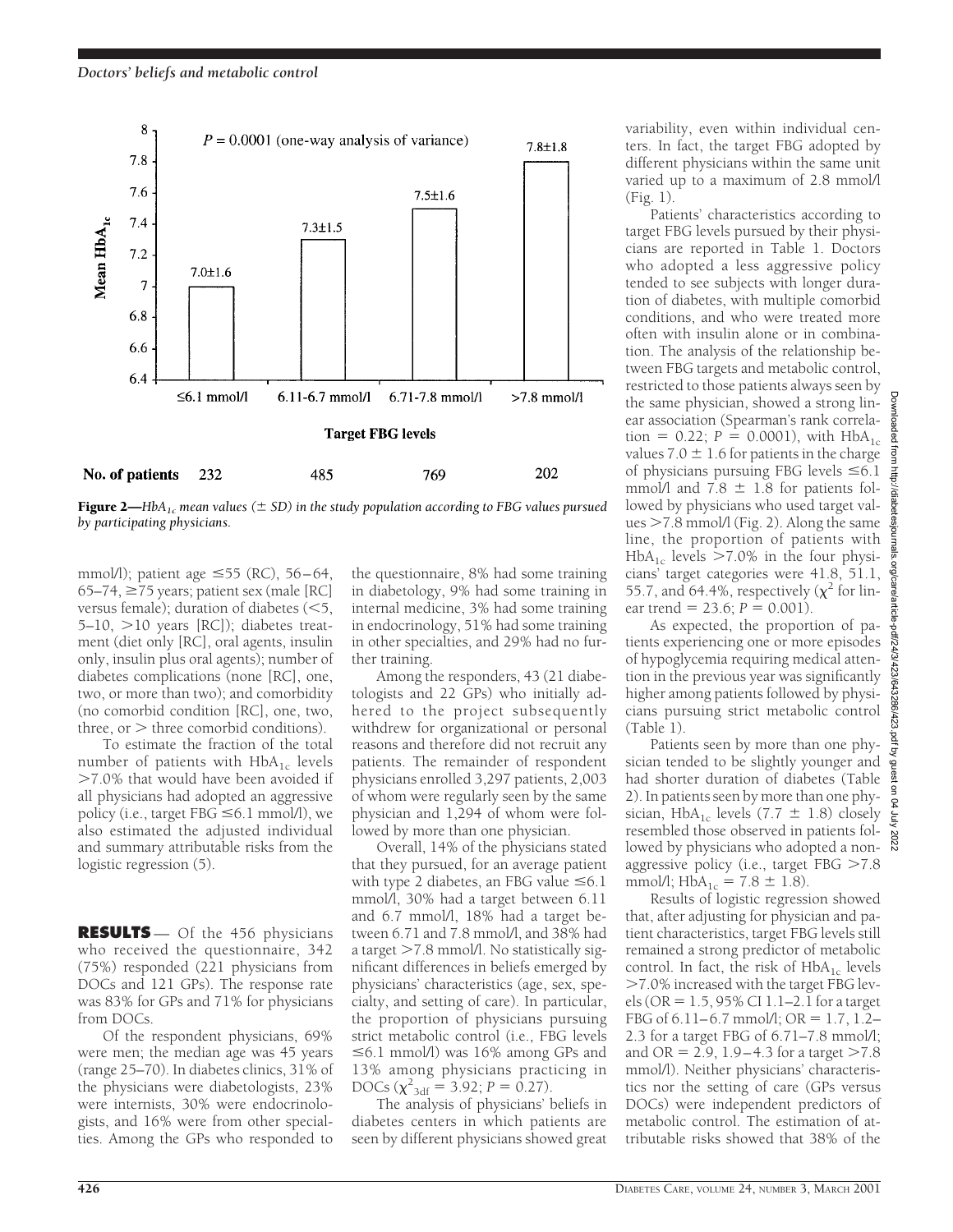**Table 2—***Patient characteristics according to diabetes care modalities*

| Patient characteristics                            | Single physician | Multiple physicians | $P^*$  |  |
|----------------------------------------------------|------------------|---------------------|--------|--|
| Sex                                                |                  |                     | 0.4    |  |
| Male                                               | 1,092(54.5)      | 685 (52.9)          |        |  |
| Female                                             | 910(45.5)        | 609 (47.1)          |        |  |
| Age (years)                                        | $63 \pm 10$      | $62 \pm 10$         | 0.01   |  |
| Duration of diabetes (years)                       |                  |                     | 0.007  |  |
| $<$ 5                                              | 548 (27.8)       | 416(32.6)           |        |  |
| $5 - 10$                                           | 574 (29.1)       | 370 (29.0)          |        |  |
| >10                                                | 849 (43.1)       | 490 (38.4)          |        |  |
| BMI (men)                                          |                  |                     | 0.6    |  |
| $<$ 25                                             | 280 (26.2)       | 188 (27.8)          |        |  |
| $25 - 27$                                          | 228 (21.4)       | 132(19.5)           |        |  |
| >27                                                | 559 (52.4)       | 356 (52.7)          |        |  |
| BMI (women)                                        |                  |                     | 0.2    |  |
| $<$ 24                                             | 160(18.1)        | 121 (20.2)          |        |  |
| $24 - 26$                                          | 145 (16.4)       | 80 (13.4)           |        |  |
| >26                                                | 580 (65.5)       | 397 (66.4)          |        |  |
| Treatment                                          |                  |                     | 0.9    |  |
| Diet only                                          | 321 (16.5)       | 204(16.1)           |        |  |
| Oral agents                                        | 1,024(61.9)      | 774 (61.2)          |        |  |
| Insulin only                                       | 246 (12.6)       | 171(13.5)           |        |  |
| Insulin plus oral agents                           | 175(9.0)         | 115(9.1)            |        |  |
| $HbA_{1c}$ (%)                                     | $7.4 \pm 1.6$    | $7.7 \pm 1.8$       | 0.0001 |  |
| Patients/year with severe<br>hypoglycemic episodes | 67(3.6)          | 41(3.4)             | 0.8    |  |
| Blood pressure (mmHg)                              |                  |                     |        |  |
| Systolic                                           | $144 \pm 18$     | $143 \pm 19$        | 0.1    |  |
| Diastolic                                          | $83 \pm 9$       | $82 \pm 9$          | 0.07   |  |
| Total cholesterol (mmol/l)                         | $5.6 \pm 1.1$    | $5.6 \pm 1.1$       | 0.2    |  |
| Triglycerides (mg/dl)                              | $164 \pm 97$     | $160 \pm 114$       | 0.3    |  |
| No. of diabetes complications                      |                  |                     | 0.2    |  |
| $\mathcal{O}$                                      | 1,409(70.4)      | 889 (68.7)          |        |  |
| 1                                                  | 417 (20.8)       | 303 (23.4)          |        |  |
| $\geq$ 2                                           | 176 (8.8)        | 102(7.9)            |        |  |
| No. of comorbid conditions                         |                  |                     | 0.8    |  |
| 0                                                  | 514 (25.7)       | 318 (24.6)          |        |  |
| $\mathbf 1$                                        | 698 (34.9)       | 474 (36.6)          |        |  |
| $\overline{2}$                                     | 487 (24.3)       | 308 (23.8)          |        |  |
| $\geq$ 3                                           | 303(15.1)        | 194(15.0)           |        |  |

Data are *n* (%) or means  $\pm$  SD. \* $\chi^2$  for categorical variables and one-way analysis of variance for continuous measures.

cases with  $HbA_{1c}$  levels  $>7.0\%$  could be avoided if an aggressive policy (i.e., target FBG  $\leq 6.1$  mmol/l) was adopted by all physicians.

A final logistic regression analysis showed that patients followed by more than one physician had a two-fold risk of having  $HbA_{1c}$  levels  $>7.0\%$  as opposed to those in the charge of a single physician adopting a target of  $\leq 6.1$  mmol/l (OR  $=$ 2.1; 95% CI 1.6–2.8). Overall, being followed by more than one physician or by one physician pursuing a target FBG  $>6.1$  mmol/l accounted for 44% of the total cases with  $HbA_{1c}$  levels  $>7.0\%$ .

**CONCLUSIONS** — In recent years, physicians' beliefs regarding tight metabolic control in patients with type 1 and type 2 diabetes have been investigated in a few studies (6,7), but their relationship to  $HbA<sub>1c</sub>$  levels obtained in their patients has never been explored. Our data confirm the findings obtained in a study of a much smaller number of physicians, showing that physicians' beliefs in more aggressive management strategies will result in better clinical outcomes in terms of mean FBG values (3).

This study, conducted just before the results of the UKPDS were published,

provides important information about the prevailing opinions of Italian physicians relative to metabolic control in patients with type 2 diabetes. It shows that, in the absence of clear scientific evidence, physicians tended to pursue a nonaggressive policy, with a wide heterogeneity in target FBG level across and within centers. These findings are likely to be attributable to the different perception about the risk of hypoglycemia in an aged population and to the belief that even low levels of metabolic control could exert a positive effect in preventing complications of diabetes.

On the other hand, differences in patient case mix can also be responsible for such variability. In fact, the less aggressive physicians were those seeing patients with longer duration of diabetes and multiple comorbid conditions. In this respect, their beliefs could reflect the tendency to tailor their policies to the individual patient, after a careful evaluation of the magnitude of benefit, potential inconvenience, and harm.

The study also offered the unique opportunity to match physicians' attitudes with the results obtained in their practices and to provide empirical confirmation of the UKPDS results. In fact, mean  $HbA_{1c}$ levels obtained in patients followed by physicians adopting an aggressive policy (i.e., target FBG  $\leq 6.1$  mmol/l) or a nonaggressive policy (i.e., target FBG  $>7.8$ mmol/l) closely resemble those obtained in the intensive and control arms of the UKPDS.

The finding of the linear association between FBG target and  $HbA_{1c}$  values is of particular interest in light of the recent UKPDS results, showing a linear increase in the risk of complications as  $HbA_{1c}$  levels increase (8).

It is worth noting that the price paid for this difference in metabolic control is a more than three-fold increase in the risk of hypoglycemic episodes requiring medical intervention, a finding highly consistent with the existing literature (1).

Our study also shows the crucial role of physicians' attitudes and beliefs in determining patient outcomes. After adjusting for patient-case mix, the risk of poor metabolic control is strongly related to physicians' beliefs, and more than onethird of the cases with  $HbA_{1c}$  levels .7.0% can be attributed to physicians' FBG target. The fact that the FBG target chosen is not a generic indicator of better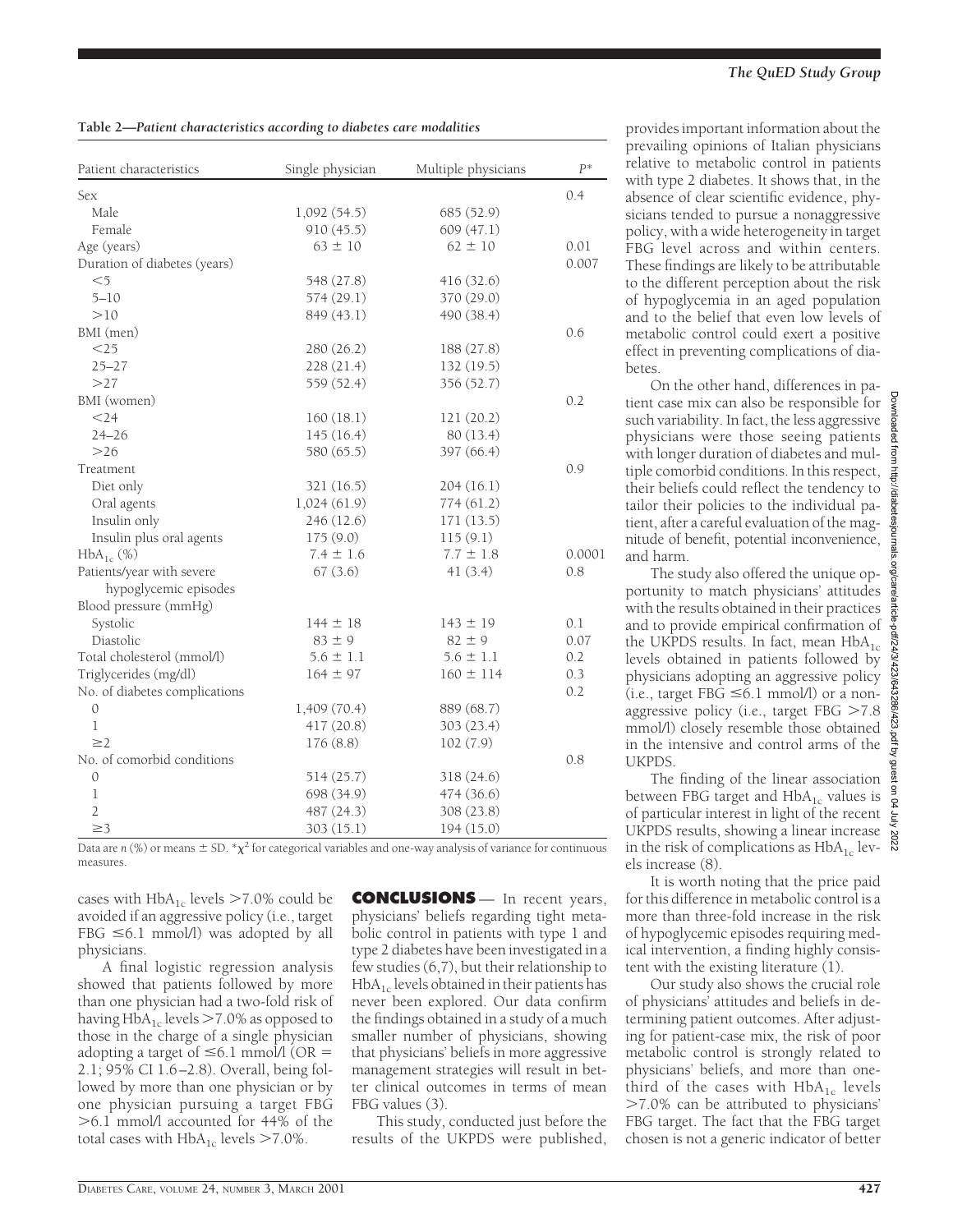quality of care, but a specific marker of physicians' attention to metabolic control, is confirmed by the lack of any difference in the control of other important risk factors such as blood pressure and lipid profile.

It is also important to note that, having taken physicians' average patient FBG target and patients' characteristics into account, no difference emerged between DOCs and general practice concerning metabolic control. These findings reinforce the concept that the involvement of GPs in diabetes care can represent a valid solution to the problem of the rising prevalence of the disease and the subsequent overcrowding in hospital clinics, provided that clear treatment goals are set.

On the other hand, the organization of DOCs with respect to patients' follow-up strongly influences the outcome. In our study, patients who were seen by different physicians on different visits clearly showed worse metabolic control. These findings emphasize the central role of the patient-physician relationship and of continuity of care but also document the lack of adoption of a common policy, even among physicians practicing in the same center. The high variability in the choice of FBG target across and within centers urgently calls for educational activities devoted to the diffusion and implementation of widely accepted evidence-based guidelines.

Finally, some of the potential limitations of our study must be discussed. First, physicians were selected according to their willingness to participate in the project. They could thus represent those clinicians, particularly among GPs, who were more interested in diabetes care and therefore did not reflect the general attitudes of Italian physicians. From this point of view, the problems documented in our study could be underestimated and the true variability in physicians' behavior and patients' outcomes could be even greater. The selection of the more motivated clinicians could also obscure any real difference in the outcome considered according to the setting of care (DOCs versus GPs). Nevertheless, our data, as they are, clearly show that by fixing adequate treatment goals, it is possible to substantially improve metabolic control in patients with type 2 diabetes, irrespective of the health-care setting.

The second point to be considered refers to the cross-sectional nature of our

study, correlating physicians' FBG target with a single  $HbA_{1c}$  value. However, the high number of structures involved, the large number of patients evaluated, and the consistency of our findings, even after having controlled the analysis for many potential confounders, make the possibility of spurious associations very unlikely. The relationship between physicians' beliefs, practice, and outcomes will be further explored during the longitudinal phase of this study, with the collection of data at 6-month intervals for a period of 5 years.

In conclusion, UKPDS results are expected to have a profound impact on clinical practice and patient outcomes. Nevertheless, our data show that the adoption of the new findings requires a major shift in physicians' attitudes and beliefs. It will thus be important to identify effective educational strategies to increase their awareness of the great potential for reducing diabetes morbidity and mortality.

The organization of many outpatient clinics also must be revised by allowing patients to have a regular health-care provider. Finally, the historical separation of primary care and specialty services must be lessened by the creation of patient management systems, in which the roles of the different professional figures are clearly defined.

## **APPENDIX**

#### Investigators of the QuED Study Group

**Diabetologists.** R. Rinaldi, E. Papini, A. Pagano, L. Petrucci—Albano Laziale (RM); P. Maresca, F. Malvicino—Alessandria; A. Corsi, E. Torre, P. Ponzani, F. Menozzi—Arenzano (GE); S. Baracchi, M. Iorini—Asola (MN); L. Gentile— Asti; P. Di Berardino—Atri (TE); P. Dell' Aversana—Aversa (CE); T. Savino—Bari; G. Amore—Bassano del Grappa (VI); F. Zerella—Benevento; F. Travaglino, G. Morone—Biella; N. Pinna—Borgosesia (VC); M.A. Poli—Bovolone (VR); A.M. Sanna, L. Carboni, F. Farci, P. Contini, M. Brundu—Cagliari; B. Nativo, C. Medico— Caltagirone (CT); F. Vancheri, A. Burgio— Caltanissetta; M. De Fini—Carbonara (BA); L. Vincis, G. Renier—Carbonia (CA); G. Bargero, A. Caramellino, G. Ghezzo— Casale Monferrato (AL); J. Grosso—Castel

di Sangro (AQ); G. De Simone, S. Gentile, I. Gaeta—Castellammare St. (NA); A. Cafaro —Castellaneta (TA); L. Panzolato— Castiglione Stiviere (MN); V. Trinelli— Cirie' (TO); C. Campanelli, R. Norgiolini— Citta' di Castello (PG); R. Pastorelli, S. Fiore—Colleferro (RM); S. Testero— Cologno Monzese (MI); A. Staiano'— Corigliano Calabro (CS); C. Cazzalini, F. Menozzi, S. Inzoli, C. Valsecchi—Crema (CR); G. Borretta, G. Magro, F. Cesario, A. Piovetan, M. Procopio—Cuneo; G. De Giuli—Darfo Boario T. (BS); G. Marelli, L. Bellato—Desio (MI); D. Richini—Esine (BS); A. Muscogiuri, F. Tanzarella— Francavilla Fon. (BR); E. Santilli, G.S. Versace— Frascati (RM); G. Morandi, C. Mazzi—Gallarate (VA); P. Melga, V. Cheli, A. De Pascale—Genova; V. Majellaro— Giovinazzo (BA); E. D'Ugo—Gissi (CH); G. Pisano, F. Vacca, A. Fois—Isili (NU); A. Morea—Isola Della Scala (VR); L. De Giorgio, R. Lecis—La Spezia; M. Pupillo— Lanciano (CH); M. Tagliaferri, C. Vitale— Larino (CB); M. Nuzzo, G. Formoso, D. Cosi—Lecce; A. Caldonazzo—Leno (BS); I. Lorenti—Lentini (SR); D. Barbaro, P. Orsini—Livorno; R. Guarneri, I. Guarneri —Locri (RC); G. Maolo, M. Giovagnetti— Macerata; F. Saggiani, G. Pascal, E. Dina— Mantova; L. Sciangula, P. De Patre, F. Azzalini, C. Mauri, C. Roncoroni—Mariano Comense (CO); A. Venezia, R. Morea— Matera; P. Pata, T. Mancuso, A. Cozzolino, C. De Francesco—Messina; S. Negri, G. Adda, A. Zocca, A.G. Perdomini, G.L. Pizzi —Milano; S. Gentile, G. Guarino, B. Oliviero, C. Scurini, S. Turco, A. Fischetti, M.R. Marino, G. Di Giovanni, G. Borrelli— Napoli; M. Trovati, M.C. Ponziani— Orbassano (TO); G. Torchio, P. Palumbo— Paderno Dugnano (MI); M.L. Belotti— Palazzolo Sull'Oglio (BS); V. Provenzano, S. Imparato, V. Aiello—Partinico (PA); S. Bazzano, G. Nosetti—Pavia; E. Antonacci— Penne (PE); F. Capani, E. Vitacolonna, E. Ciccarone, R. Ciancaglini, G. Di Martino, G. La Penna—Pescara; F. Galeone—Pescia (PT); D. Giorgi Pierfranceschi, U. De Joannon, M. Matteo, M. Bianco, D. Zavaroni— Piacenza; C. Ruffino—Pietra Ligure (SV); E. Bassi, R. Ghirardi—Pieve di Coriano (MN); C. Lieto—Pomigliano D'Arco (NA); G. De Simone, M. Riccio—Portici (NA); R. Gelisio, M. Moretti—Portogruaro (VE); A. Bianchi, R. Dagani—Rho (MI); P. Tatti, P. Di Mauro, D. Cristofanelli, D. Cappelloni, A. Urbani, S. Leotta, G. Ceccarelli, M. Mauceri, M.F. La Saracina, A. Baldelli, A. Napoli, S. Morano, R. Cipriani, A. Gabriele, F. Pan